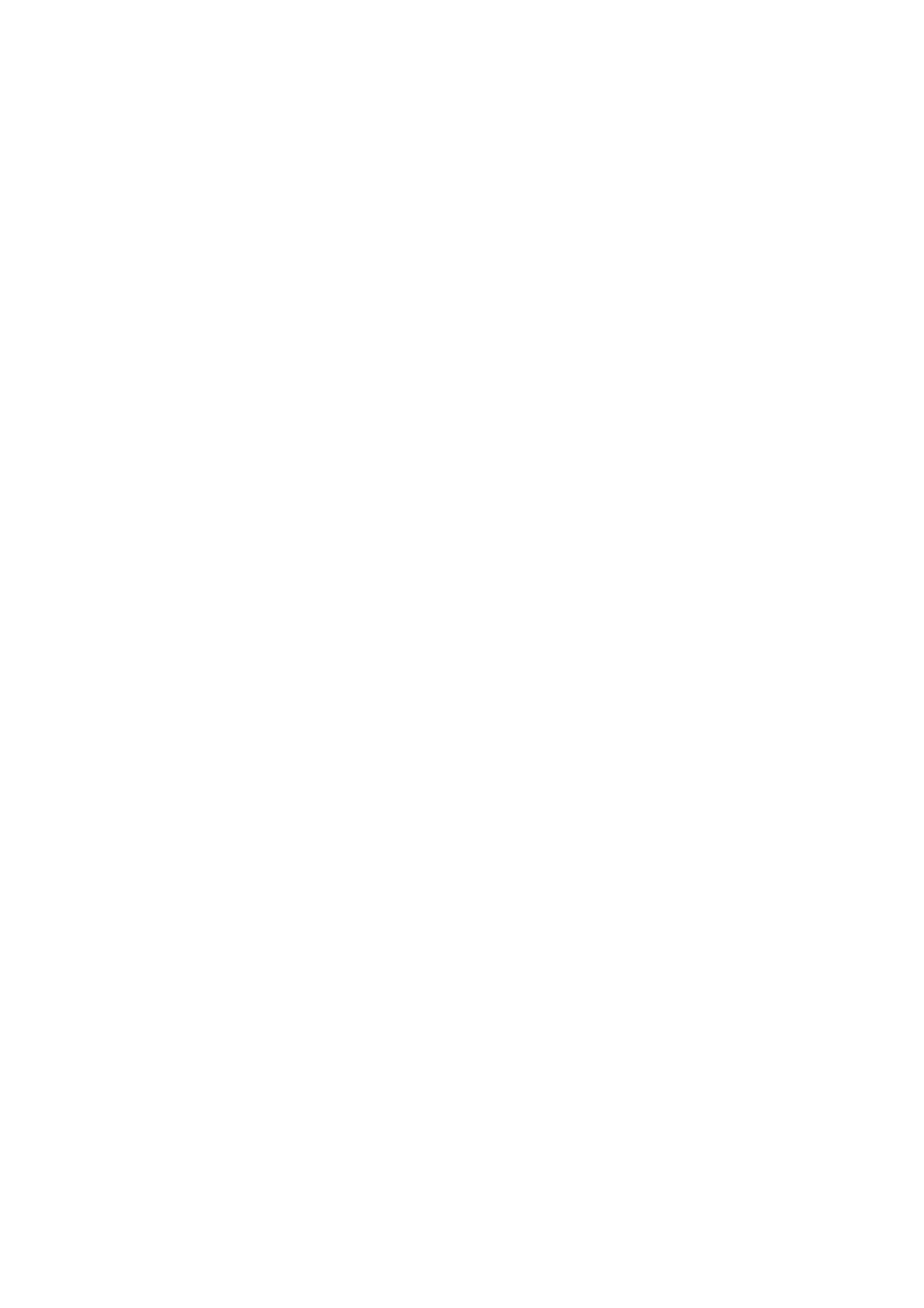*I certify that this PUBLIC BILL, which originated in the LEGISLATIVE COUNCIL, has finally passed the LEGISLATIVE COUNCIL and the LEGISLATIVE ASSEMBLY of NEW SOUTH WALES.*

*Legislative Council 2010* *Clerk of the Parliaments*



New South Wales

# **Firearms Legislation Amendment Bill 2010**

Act No , 2010

An Act to amend the *Firearms Act 1996* and the *Firearms Regulation 2006* to make further provision with respect to the regulation and control of firearms; and for other purposes.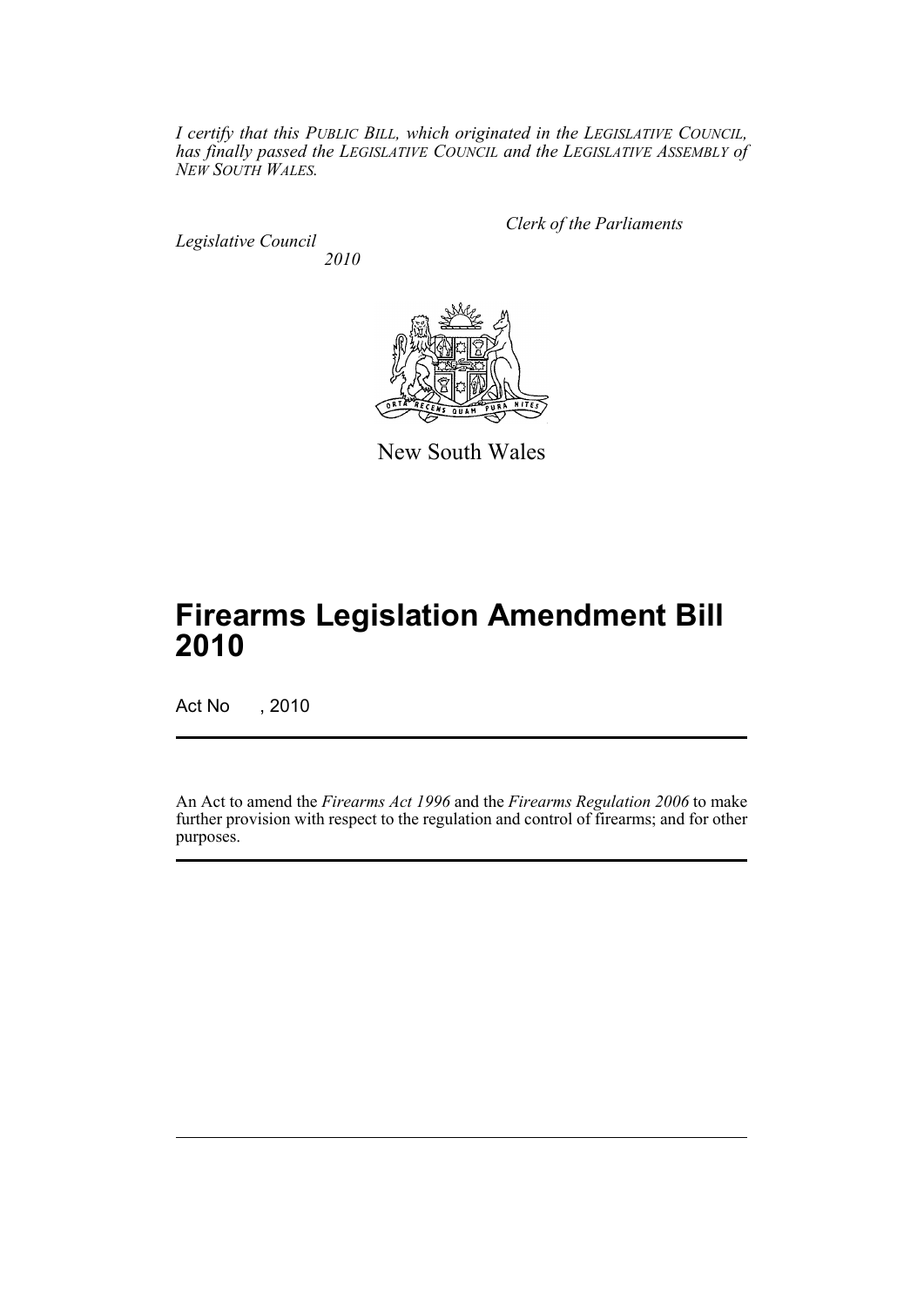# <span id="page-3-0"></span>**The Legislature of New South Wales enacts:**

## **1 Name of Act**

This Act is the *Firearms Legislation Amendment Act 2010*.

## <span id="page-3-1"></span>**2 Commencement**

- (1) This Act commences 3 months after the date of assent to this Act, except as provided by subsection (2).
- (2) A proclamation may provide for the commencement of a provision of this Act on a day (as appointed by the proclamation) occurring during the period of 3 months after the date of assent.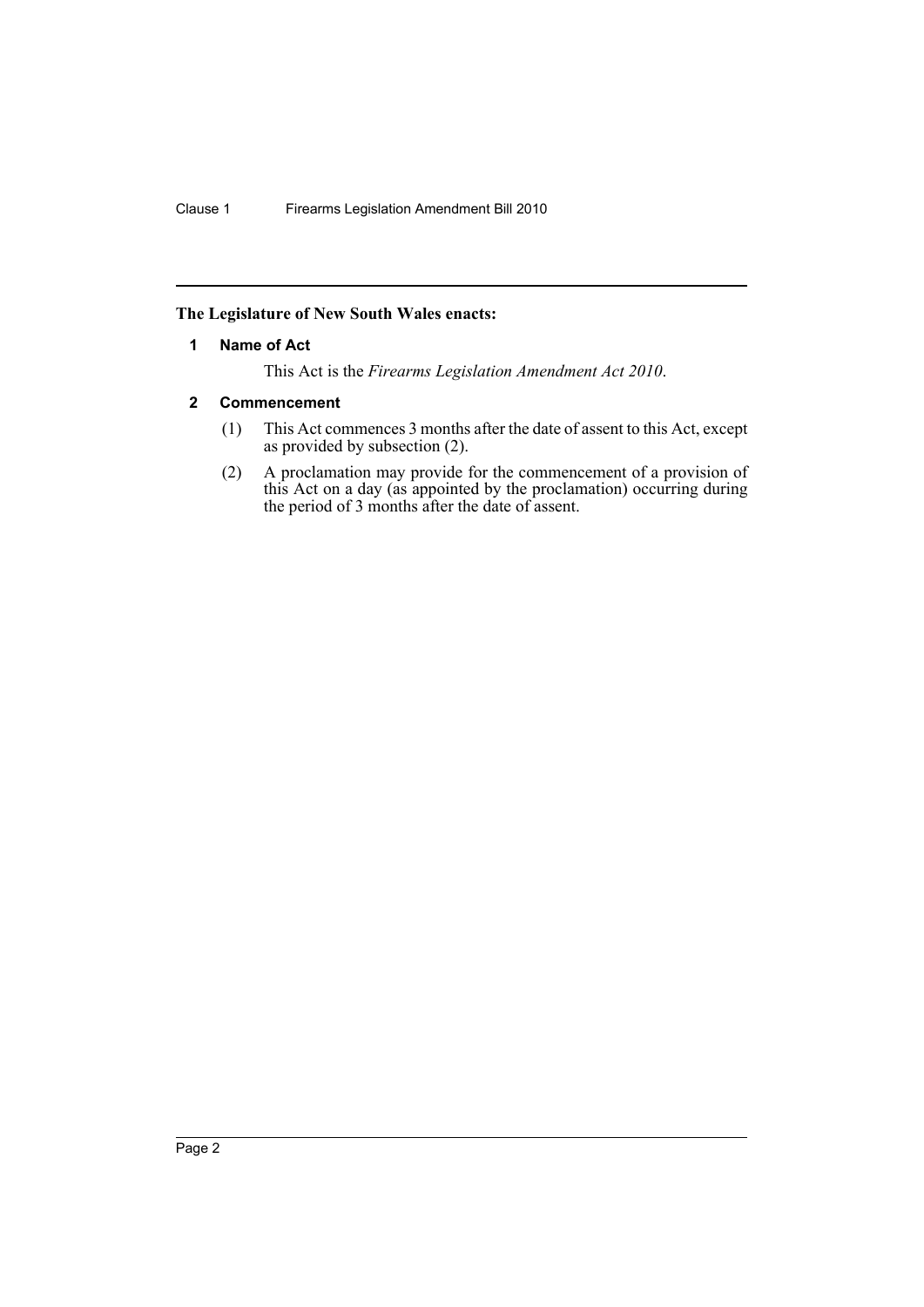Amendment of Firearms Act 1996 No 46 Schedule 1

# <span id="page-4-0"></span>**Schedule 1 Amendment of Firearms Act 1996 No 46**

## **[1] Section 8 (1), Licence categories and authority conferred by licence**

Insert "and only on land used for primary production that is owned or occupied by the licensee or that immediately adjoins that land (provided the licensee has the written permission of the owner or occupier of that adjoining primary production land to possess or use the firearm on that land)" after "but only for the purpose established by the licensee as being the genuine reason for possessing or using the firearm" under the heading "*Authority conferred by the licence:*" in the matter relating to category C licences.

## **[2] Section 8 (1)**

Insert at the end of the matter relating to category H licences (pistols):

Despite the provisions referred to above in relation to this licence category, a category H licence authorises the possession or use of an antique revolver within the meaning of section 6A. However, a category H (sport/target shooting) licence does not authorise the possession or use of any such antique revolver that is a prohibited pistol.

#### **[3] Section 31 (5), Permits to acquire firearms**

Omit "30 days". Insert instead "90 days".

#### **[4] Section 31A Waiting period for issuing permits to acquire firearms**

Omit section 31A (2). Insert instead:

(2) Subsection (1) does not apply in relation to an application for a permit to acquire a firearm to which a particular category of licence applies if a firearm to which that licence category applies was registered in the applicant's name at any time during the period of 90 days immediately before the date on which the application was made and that registration was not cancelled under section 35 during that 90 day period.

#### **[5] Section 45 Recording of transactions**

Insert after section 45 (1):

- (1A) Subsection (1) (b) does not apply in relation to:
	- (a) a firearm that is not required to be registered, or
	- (b) a transaction or dealing concerning a firearm or other thing until such time (if any) as the transaction or dealing involves a change in the ownership of the firearm or thing.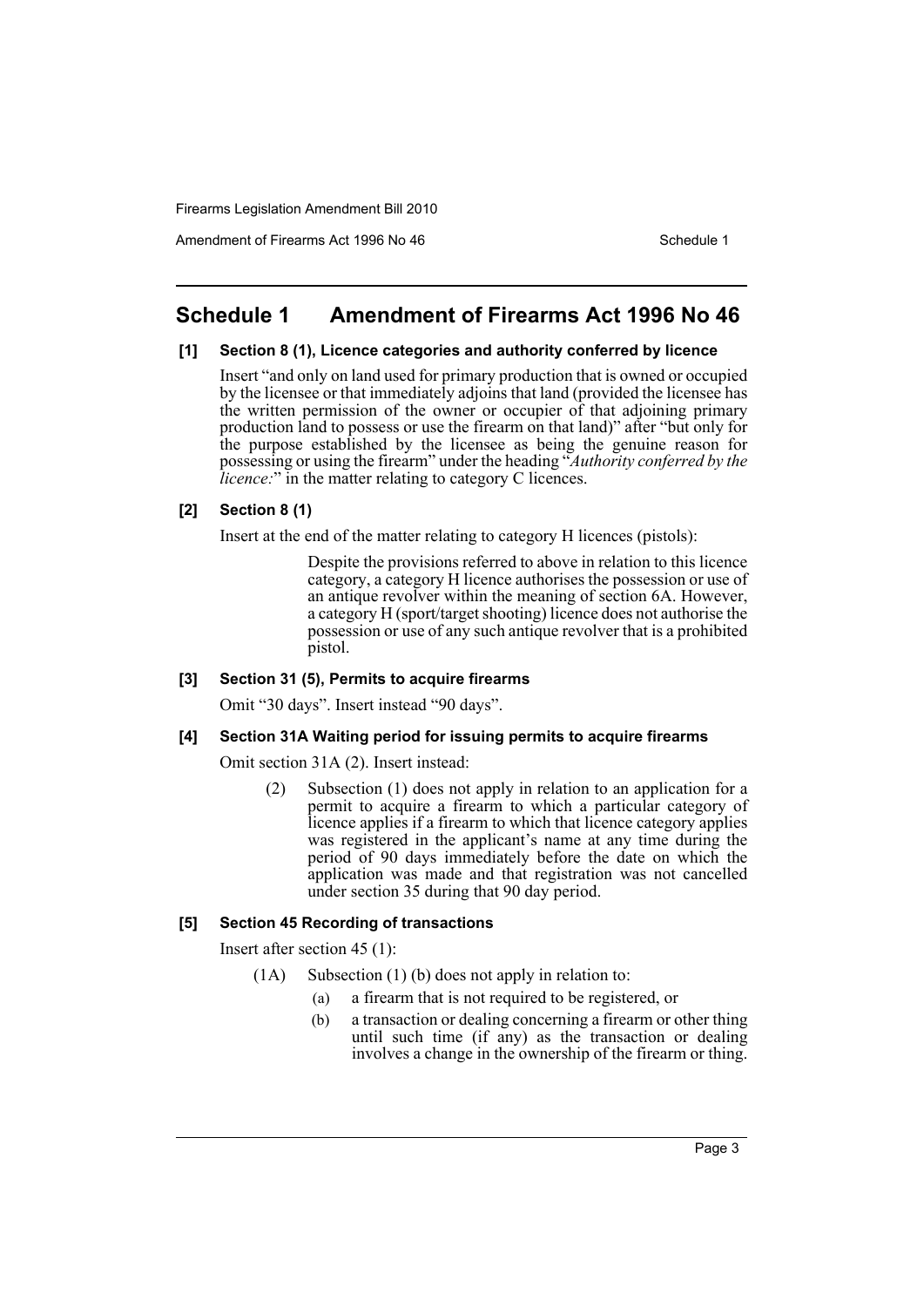Schedule 1 Amendment of Firearms Act 1996 No 46

(1B) However, subsection (1A) does not affect any other requirement under this section to keep a record of the transaction or dealing concerned or to produce the record for inspection by a police officer.

## **[6] Section 47 Additional requirements for dealers**

Insert "(in the case of a firearm that is required to be registered)" after "firearm" in section  $47(5)(b)$ .

# **[7] Section 47 (6A)**

Insert after section 47 (6):

(6A) Subsection (6) does not apply in relation to a firearm that is not required to be registered.

# **[8] Schedule 3 Savings and transitional provisions**

Insert at the end of clause 1 (1) with appropriate paragraph numbering: *Firearms Legislation Amendment Act 2010*.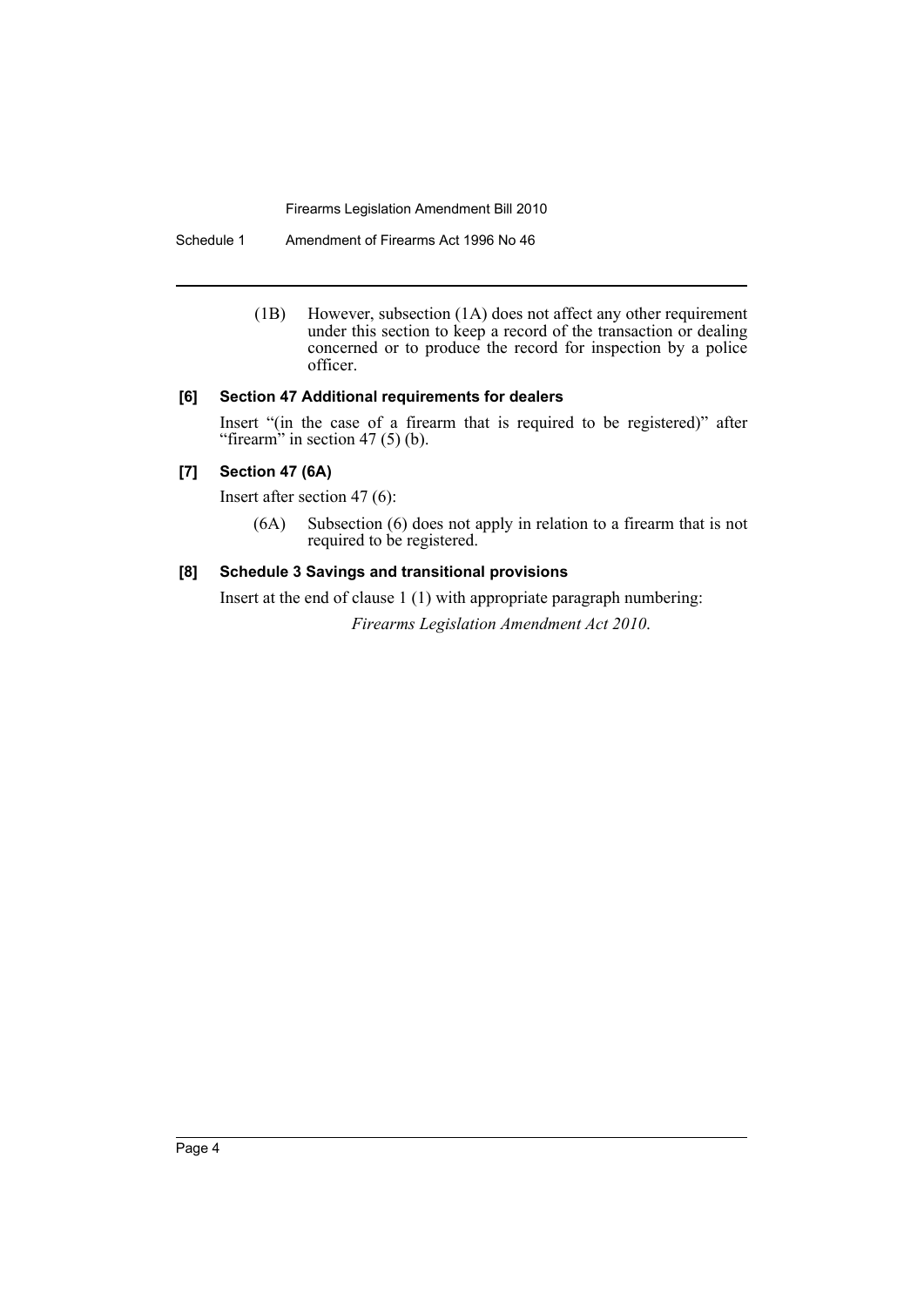Amendment of Firearms Regulation 2006 Schedule 2

# <span id="page-6-0"></span>**Schedule 2 Amendment of Firearms Regulation 2006**

**[1] Clause 87 (5), Approval of shooting range**

Omit "3 years". Insert instead "5 years".

# **[2] Clause 100 Exemption, waiver or refund of fees**

Omit "or B" from clause 100 (2) (a). Insert instead ", B or H".

## **[3] Clause 103A**

Insert after clause 103:

# **103A Removal of details from Register**

- (1) The Commissioner is, at the request of the person in whose name a firearm is registered and without requiring payment of any charge or fee, to remove the details relating to the firearm from the Register of Firearms if the firearm is no longer required to be registered under the Act.
- (2) However, nothing in subclause (1) authorises or requires the destruction of any record.

# **[4] Clause 123**

Omit the clause. Insert instead:

#### **123 Advertising sale of firearms**

For the purposes of section 54 (b) of the Act, the licence or permit number of the seller is prescribed in relation to an advertisement for the sale of a firearm.